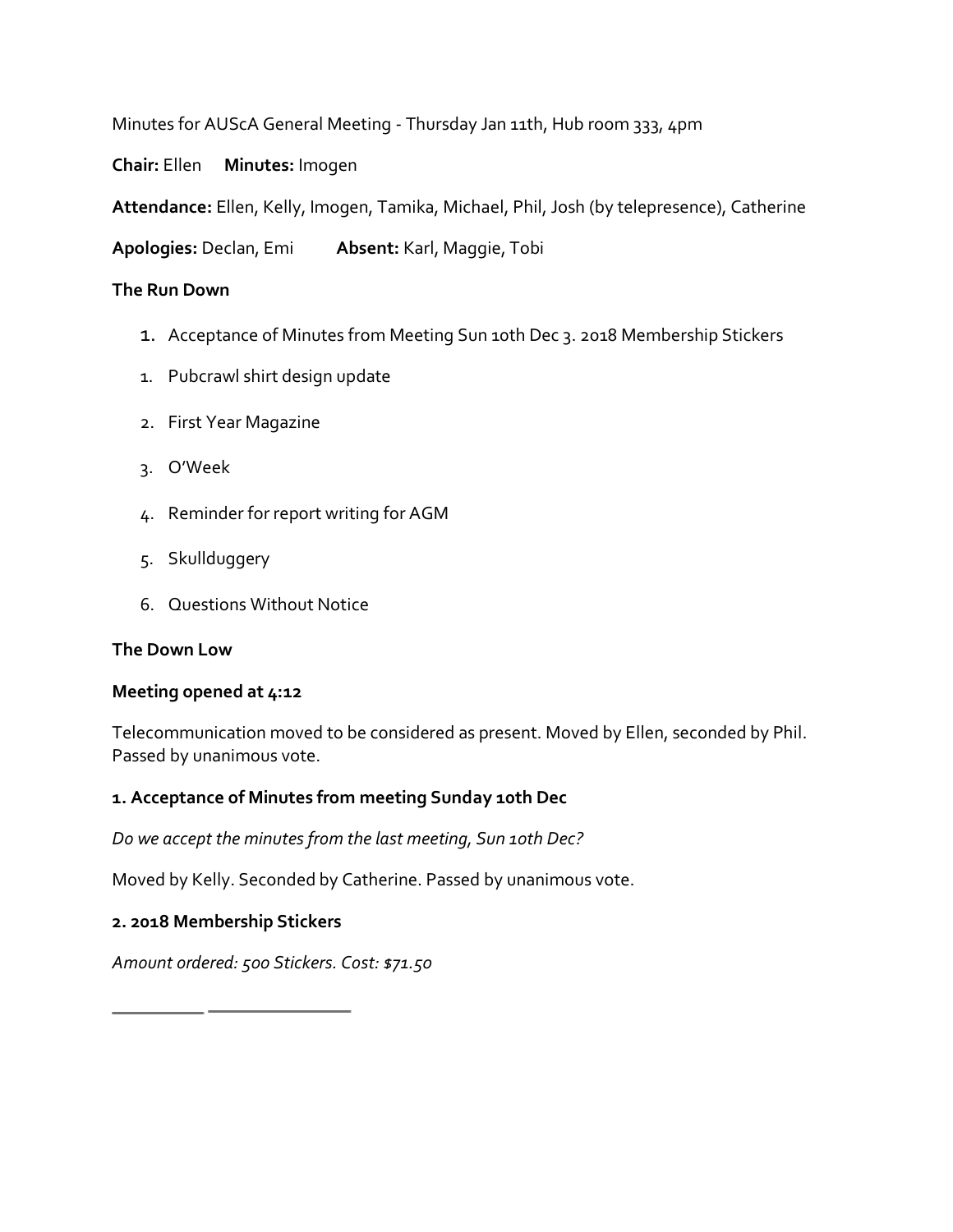

#### *Design:*

The expected delivery date of the stickers is unknown however we are certain they will arrive before O'Week.

# **3. Pub-crawl shirt design**

# *Update from subcommittee on shirt design.*

A few ideas have been submitted, the Labrador image was favoured by the committee.

It was decided that we would wait till Tobi is next present in a meeting to discuss the shirt designs in more detail.

It was suggested that a subcommittee meeting takes place to further discuss details of the pub-crawl.

It was also suggested that safety should be focused on by the next committee. Two safety officers was said to be enough at the past pub crawl.

### **4 First Year Magazine - Provided by Kelly & Ellen**

*The magazine preparation is (almost) back on schedule. I would like to stress that committee members keep submitting their articles and keep up the great work proofreading each other articles. Reminder that the due date for articles is Mon Jan 15.* 

*Michael is in contact with Jill (from faculty) and marketing in regard to preparing the map.\* \*this will need to be confirmed* 

*Ellen has kept slack up to date with the latest cover designs from Khalia/Shenae. We need to make a final decision on cover art.* 

*Tamsin Anspach (a contact of Declan's) is writing our sexual health article. The plan is to have it read and supported by ShineSA, giving ShineSA more involvement and adding credibility to Tamsin's article.* 

*Ellen is in contact with ShineSA who are again providing condoms in hard copies of the magazine.*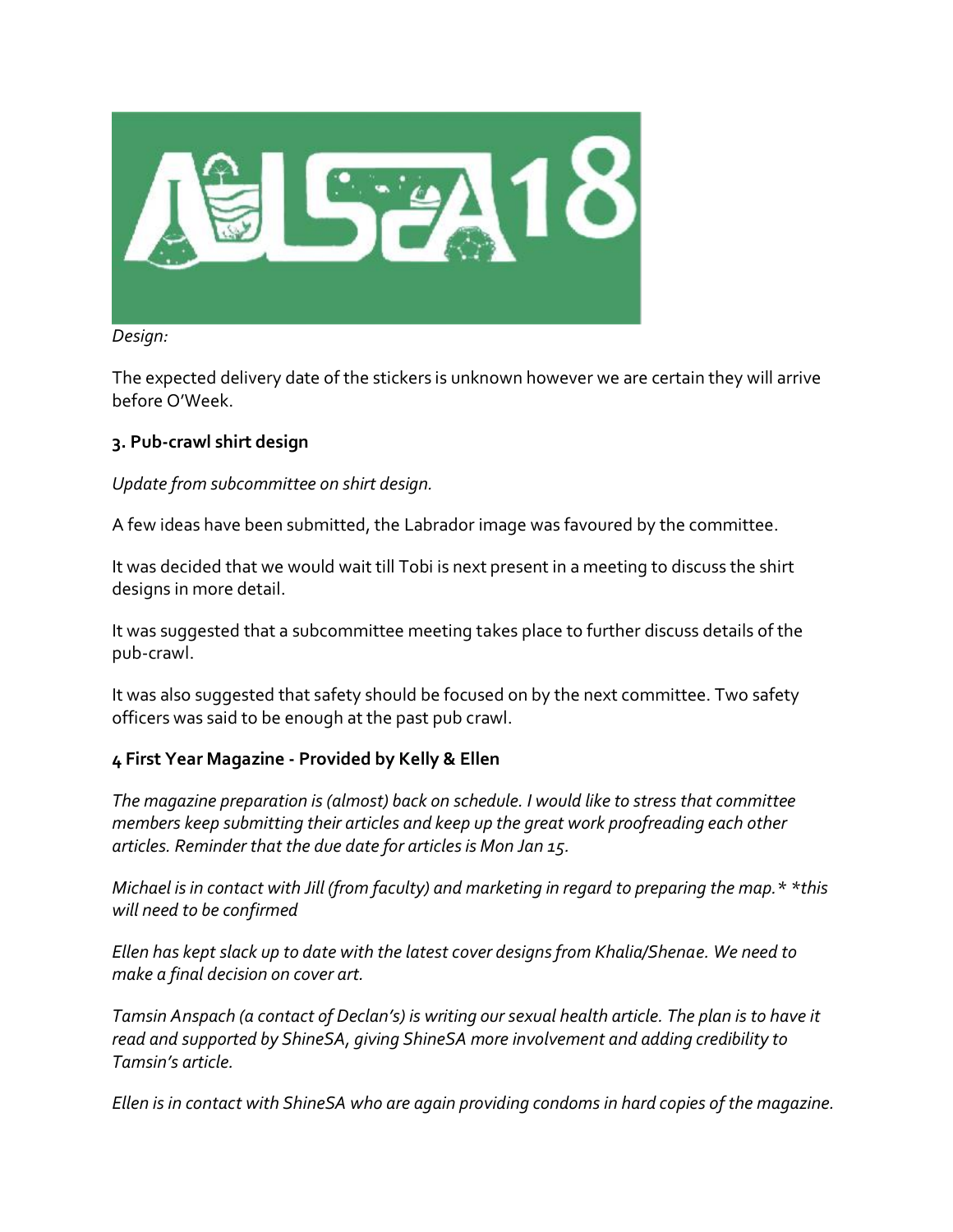*This is to be confirmed hopefully by next week.* 

*Two printing companies have been contacted thus far for quotes – we are yet to hear from Snap printing, however Finsbury Green have offered us 500 copies of A5 mag (coloured). For 40 (36 internal, 4 cover) pages it's \$1935.69, or for 44 (40 internal, 4 cover) it's \$2083.29 of*  $\frac{1}{2}$  *in the process of contacting more companies, but if anyone can recommend anywhere, please feel free to enquire on AUScA's behalf.* 

Catherine suggested we ran another call-out on Facebook for articles to be written for the magazine, specifically physics and geology groups.

In regards to the cover of the magazine the full name of the club, Adelaide University Science Association, was agreed to look better than AUScA by unanimous vote. There were some concerns about pink colour however Ellen and Kelly informed the group that the designers have stated that changing the colour now would be difficult and time consuming. It was suggested by Catherine to have "Adelaide University" and then "Sciences Association" as two lines of text so that it does not collide with picture. It was also suggested that the title 'First Year Survival Guide' be modified to stand out more. All changes are dependent upon Khalia and how much time it would take to complete the task. Michael suggested putting social media handles on back of cover underneath logo or on inside of back page.

For those who have not submitted articles they are to be submitted at the latest of the  $15<sup>th</sup>$  of January.

# **5. O'week**

*We will discuss what activities we will be running during O'week, starting Feb 19th - 24th. A table has been booked for Tuesday 20th, another table on another day is pending.* 

To increase exposure to new possible new members during O'week we should look into what day the Faculty is holding their event for first years. AUScA can then attemot to book a table on the same day.

To further increase exposure to first years AUScA can try to have some kind of presence at international O'week as plenty of new students want to know more about clubs on offer at the Uni. Tamika is to contact coordinators of the event to find out more information about what we can do.

To increase social media interactions we took pictures of passers-by in props (crazy costume box/ props) then tagged them on social media. A competition was run for anyone that liked AUScA's facebook page. Suggested prize of free pub crawl shirt for the winner and a friend. AUScA information and merch such as pens will be left on the table. Phil will look into purchasing more pens for the event.

Michael moved that we purchase an unspecified number of pens. Seconded by Phil. Passed by unanimous vote.